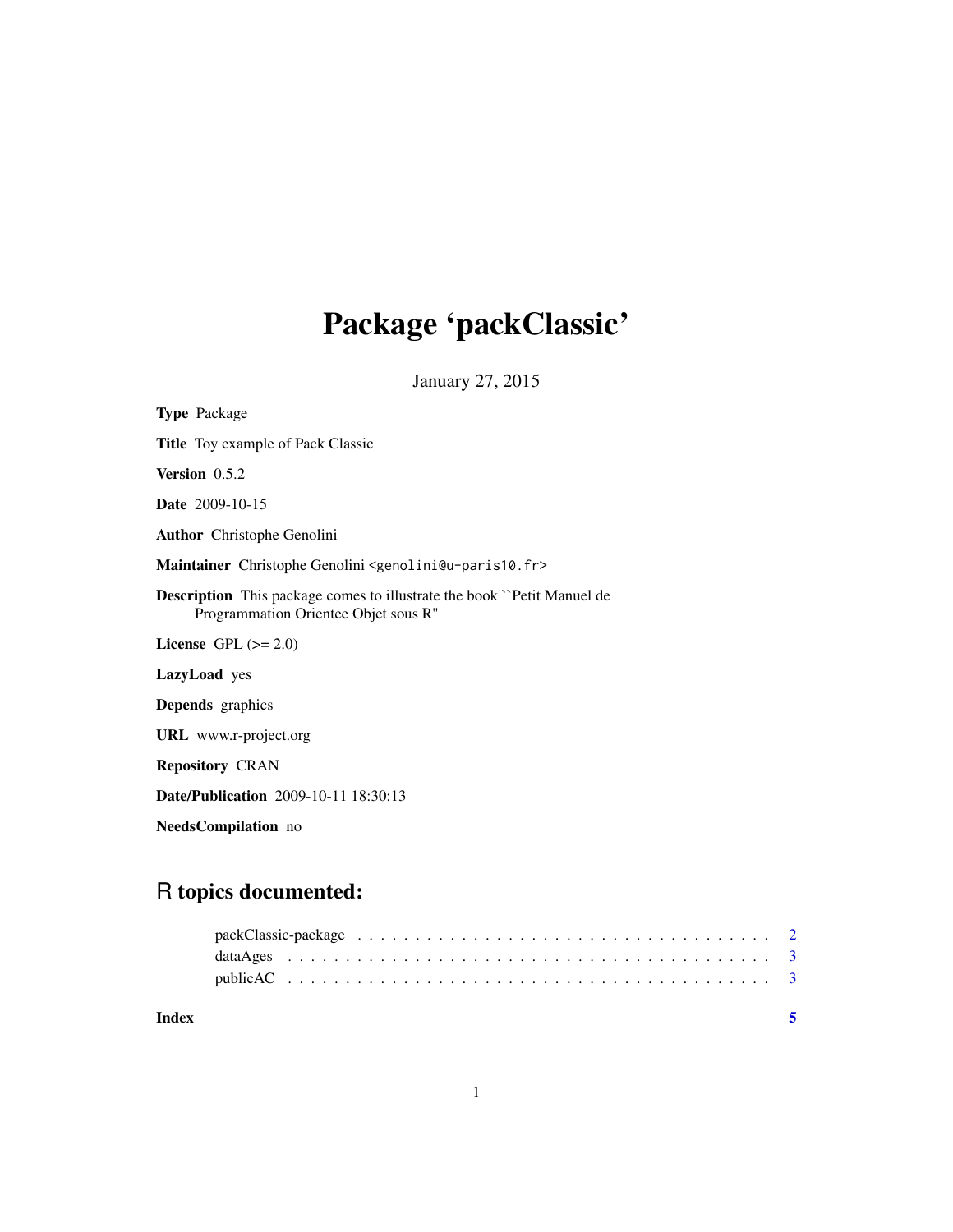<span id="page-1-0"></span>packClassic-package *Toy example of a classic package*

#### Description

This package is a toy example build to illustrate the construction of a package as explain in the tutorial *Petit Manuel de Programmation Orientee Objet en R*.

#### Details

| Package:  | packClassic    |
|-----------|----------------|
| Type:     | Package        |
| Version:  | 0.5.2          |
| Date:     | 2009-10-15     |
| License:  | $GPL(\ge=2.0)$ |
| LazyLoad: | yes            |

This package is a toy example build to illustrate the construction of a package as explain in the tutorial *Petit Manuel de Programmation Orientee Objet en R*. There is mainly two functions. There are documented in [publicAC.](#page-2-1) May be there is another one, but it is a secret...

#### Author(s)

Christophe Genolini <genolini@u-paris10.fr>

### References

Book: "Petit Manuel de Programmation Orientee Objet sous R"

#### See Also

[packS4](#page-0-0) is another toy example build to illustrate the construction of an S4 package.

#### Examples

### PublicC is the main fonction of this package publicC(3)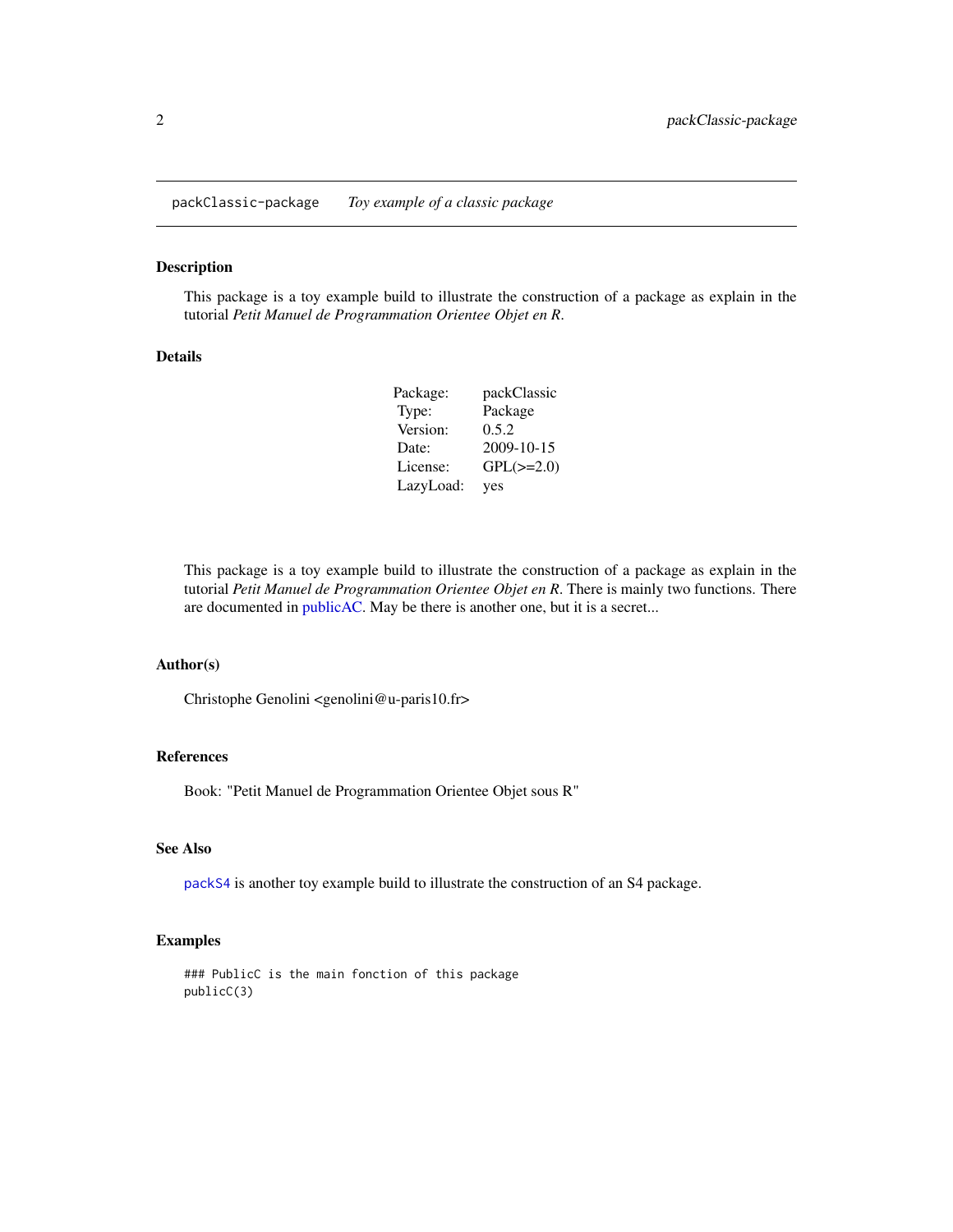<span id="page-2-0"></span>

# Description

This data.frame is a fake toy example made up to illustrate the inclusion of data in a package.

#### Usage

data(dataAges)

#### Format

A data frame with 5 observations on the following 2 variables.

sex a factor with levels F H, which denote the gender of the subject

age a numeric vector for teh age.

### Details

So simple, no detail are needed.

#### Source

Fake data.

#### References

Book: "Petit Manuel de Programmation Orientee Objet sous R"

# Examples

```
data(dataAges)
str(dataAges)
```
<span id="page-2-1"></span>publicAC *publicA and publicC*

# Description

Two great function that do very simple mathematical operation.

#### Usage

publicA(x) publicC(x)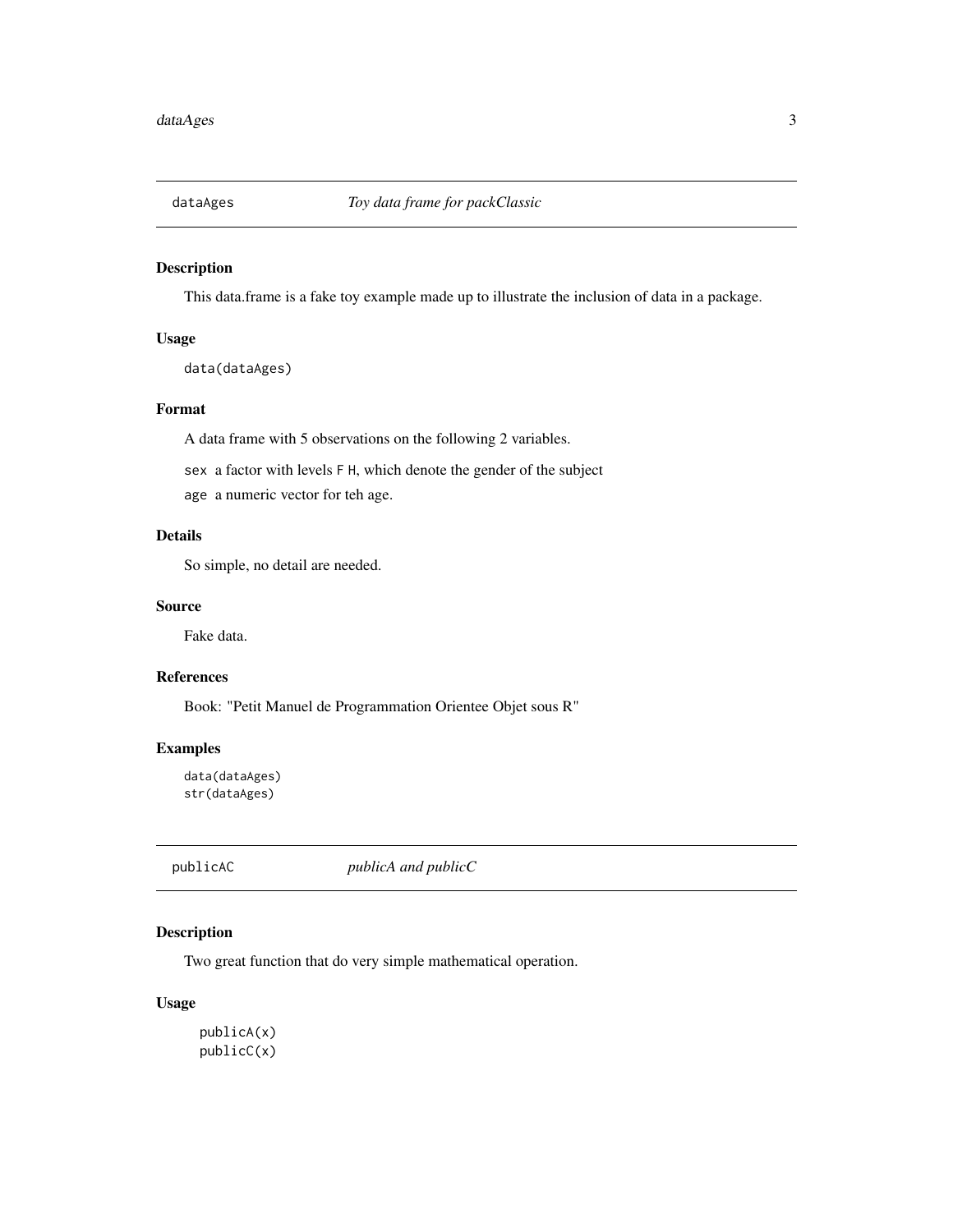# Arguments

x x is a numeric

#### Details

So simple, no details are needed.

# Value

A numeric

# Author(s)

Christophe Genolini <genolini@u-paris10.fr>

# References

Book: "Petit Manuel de Programmation Orientee Objet sous R"

# Examples

publicA(3) publicC(4)